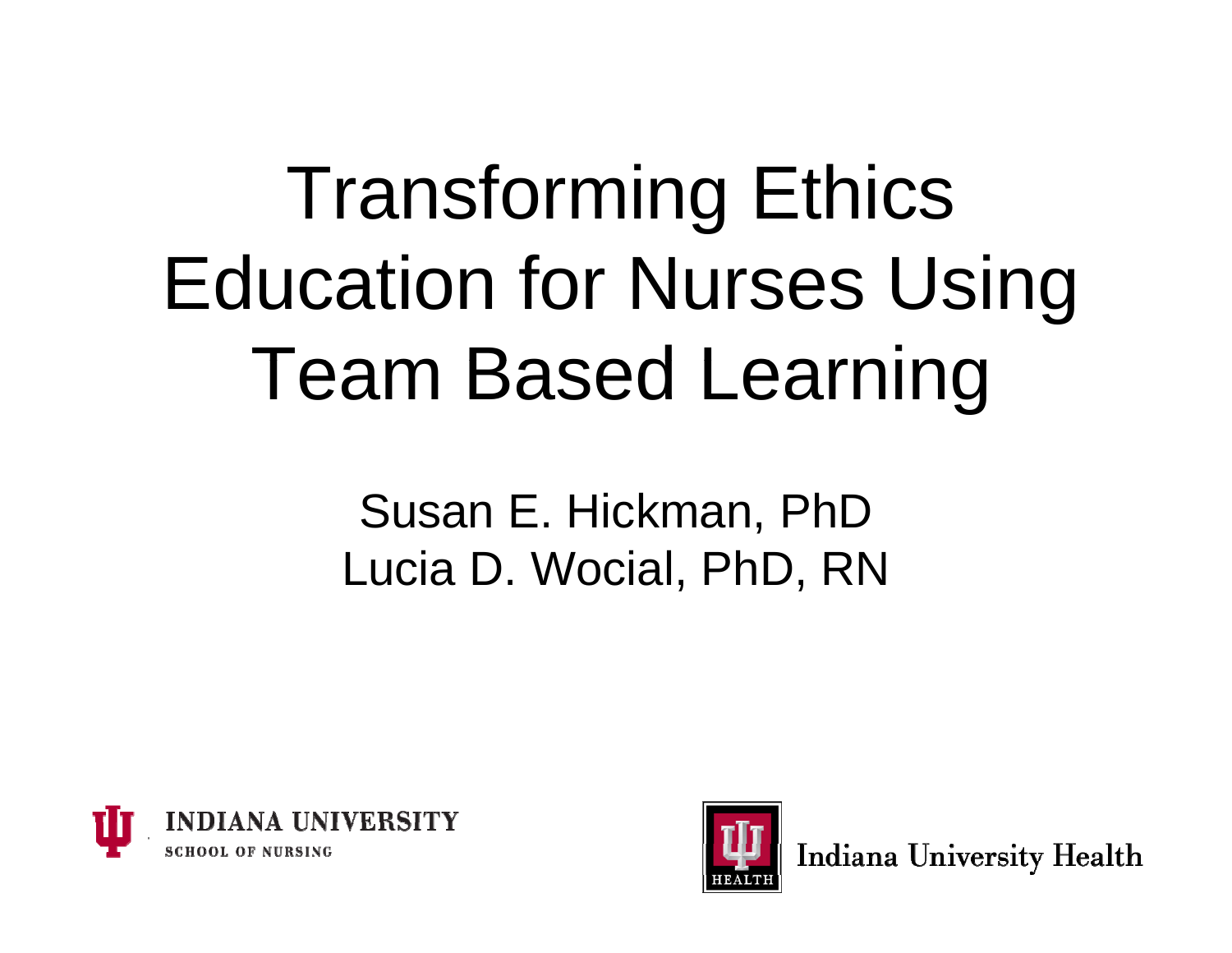# Agenda

- Quick Review of TBL
	- 4 key principles
	- 3-4 step instructional sequence
- Assign teams
- Application Activities
	- –Case analysis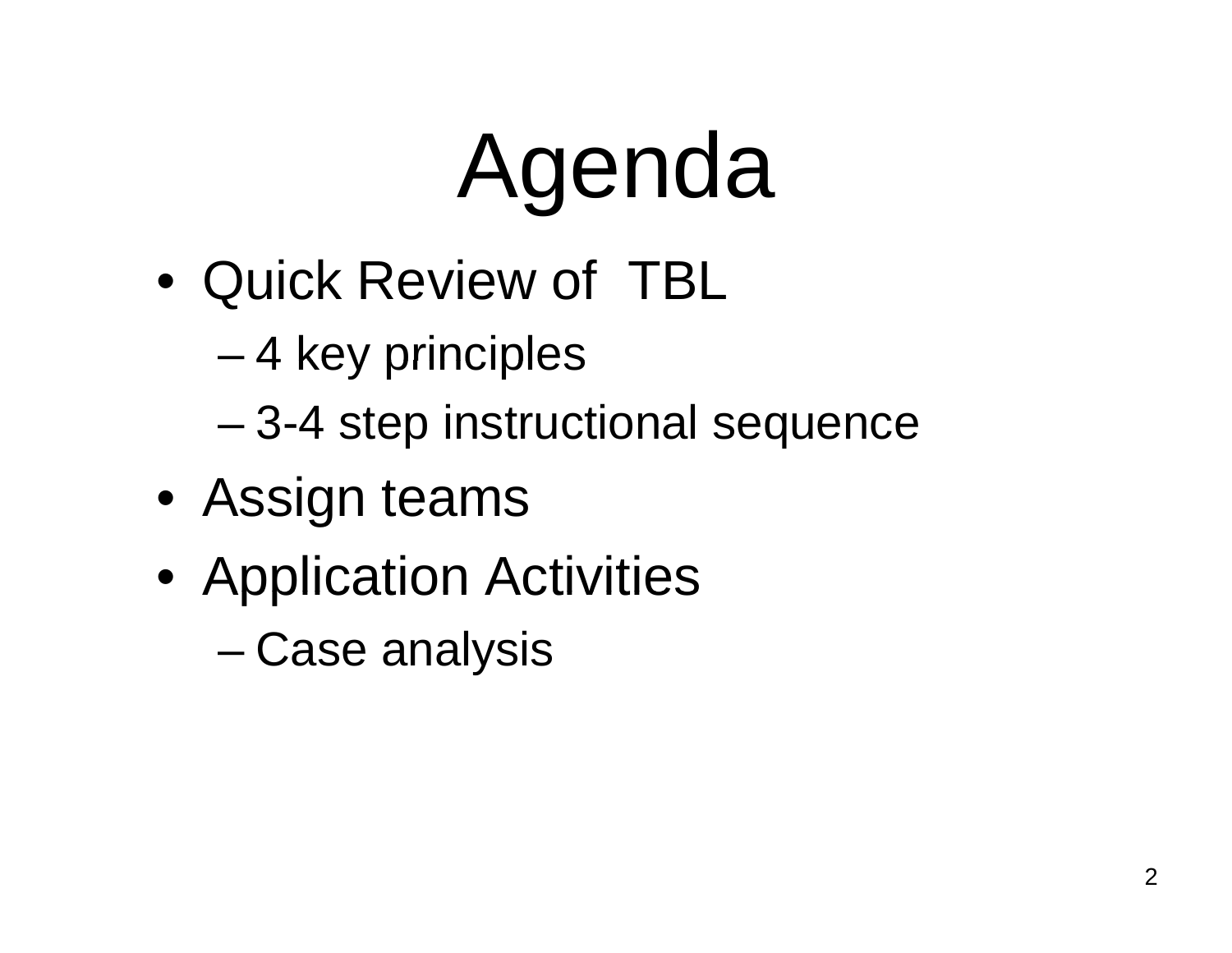### TBL Objectives

- **Ensure that students master the course subject matter**
- Develop student **ability to use course concepts** in thinking and problem solving
- Prepare students to be **life-long learners**
- **•** Develop students' **interpersonal** and **team interaction skills**
- Have students **enjoy the course**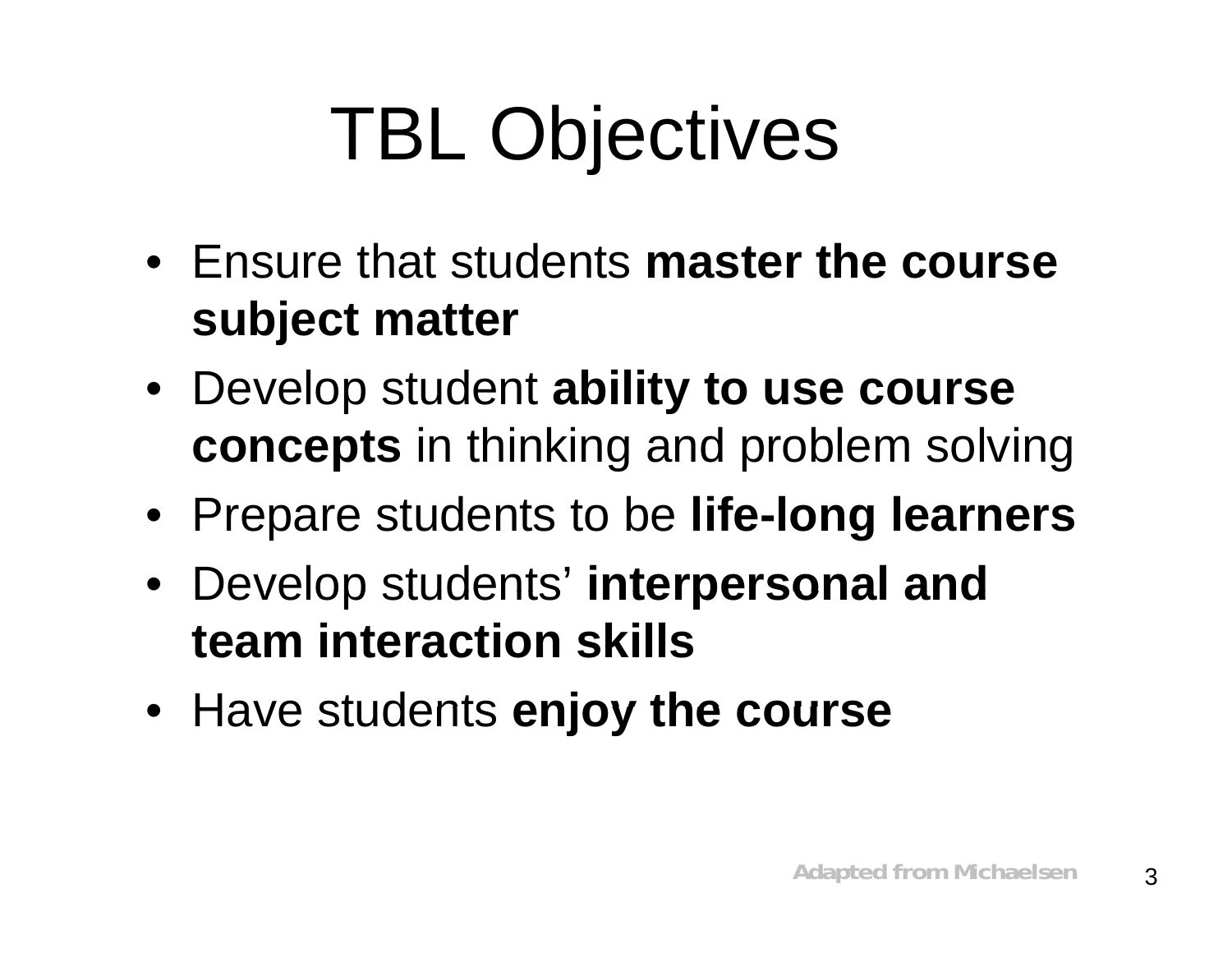### Student Skills to Foster

- **T k eamwor**
- **Problem Analysis**
- **Goal Setting**
	- –Identify Appropriate Criteria for Decision Making
- **Identification of Alternatives**
	- –Develop Alternative Choices
- **Evaluation: Positive and Negative Consequences**
	- – Evaluate the Positive and Negative Aspects of Alternative Choices Prior to Making a Decision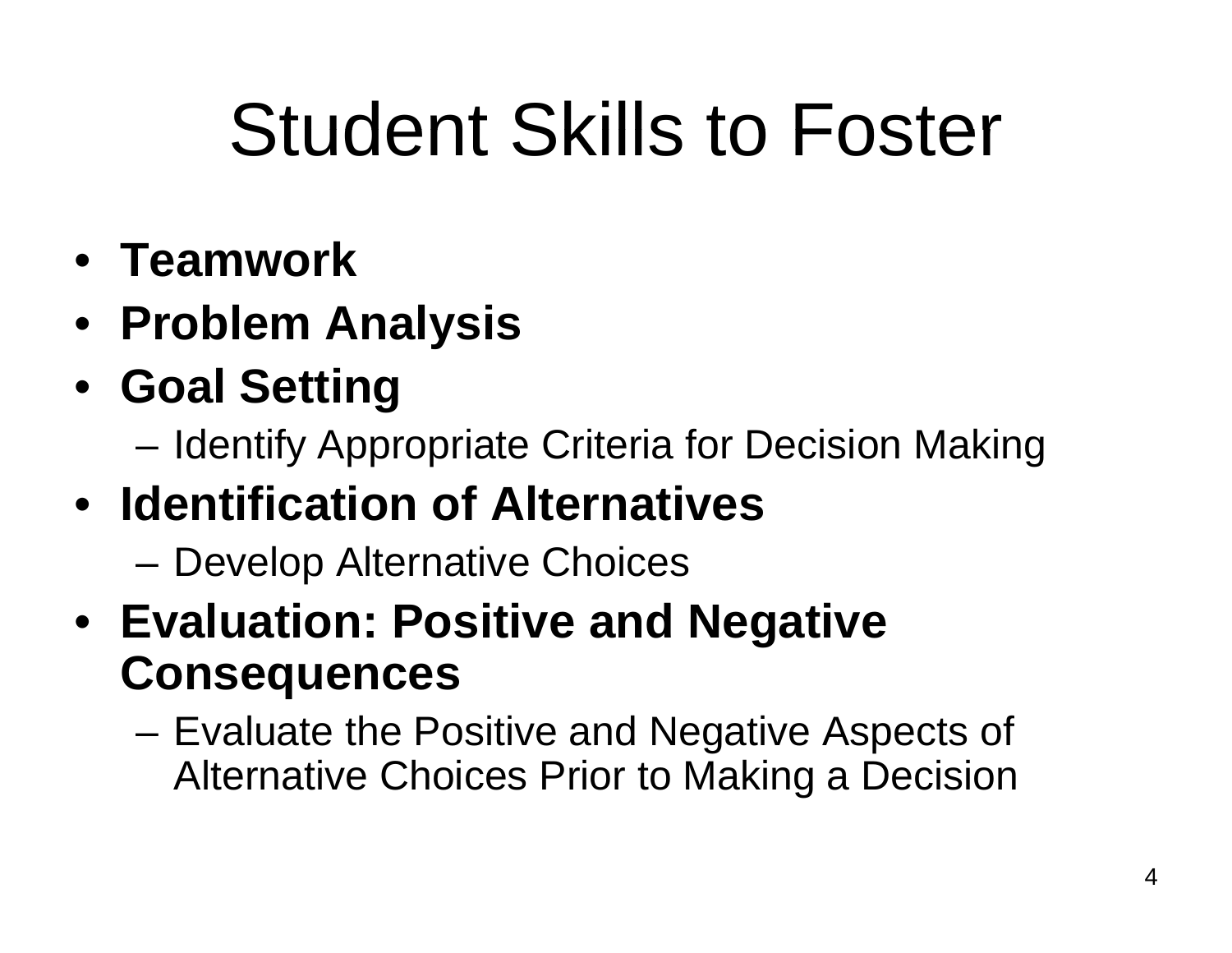4 TBL Key Principles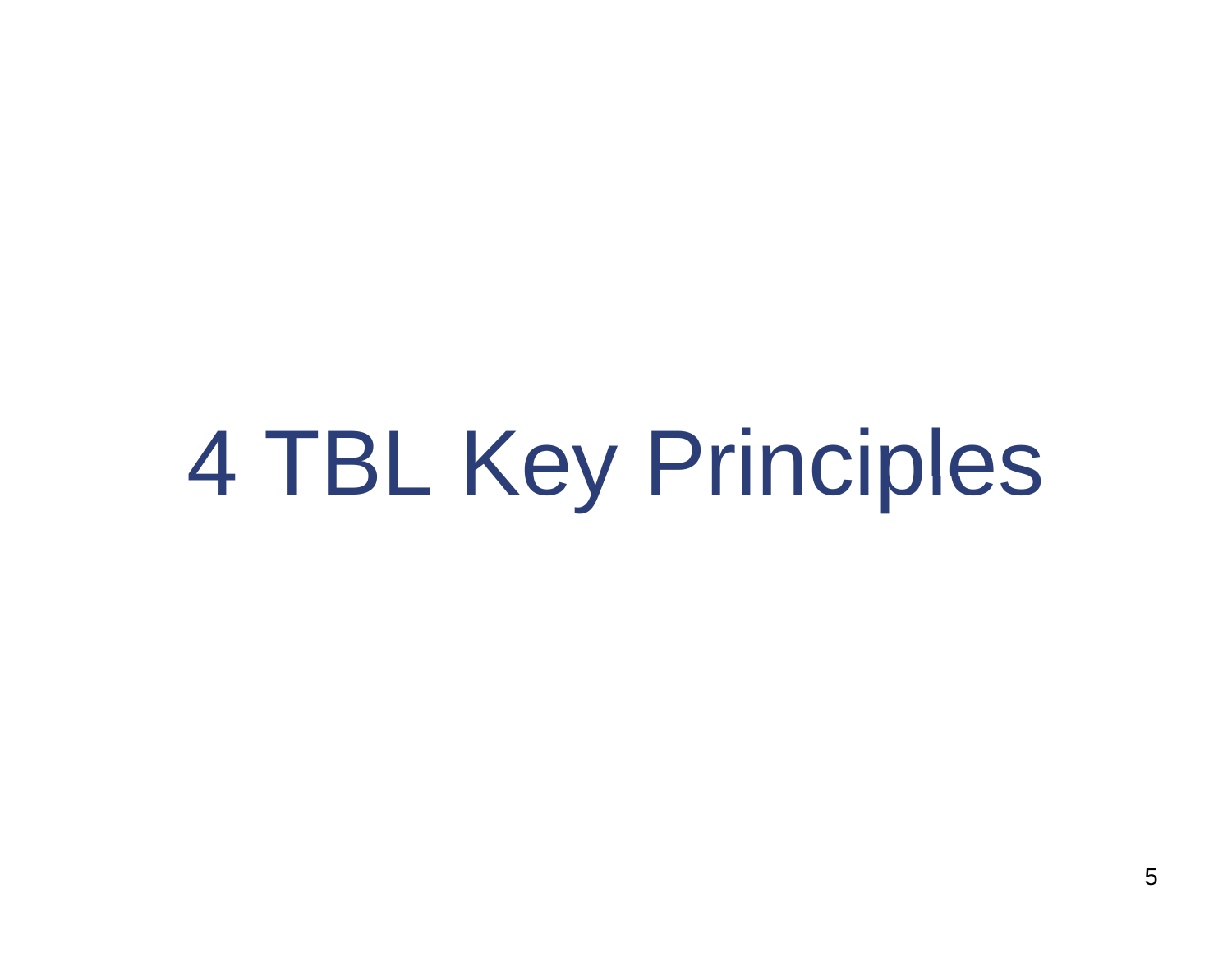#### 1. Team Formation

- Identify key characteristics of students (values analysis)
- Create teams with diverse skills and talents
- Limit teams to 5-7 members
- Create Teams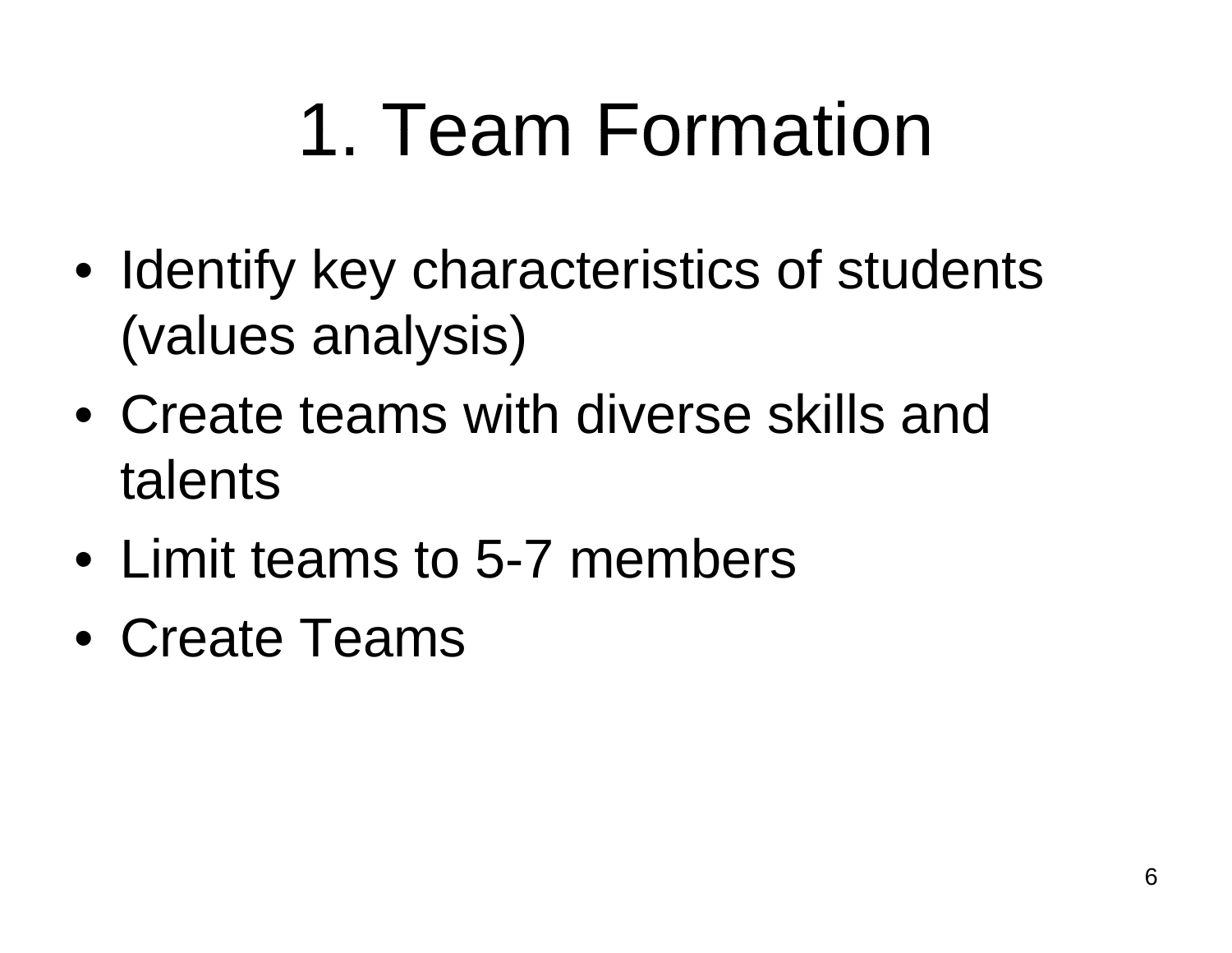### 2. Accountability

- Individual pre class preparation
- Contribution to team assignments
- Contribution to team functioning
- Grading system that encourages accountability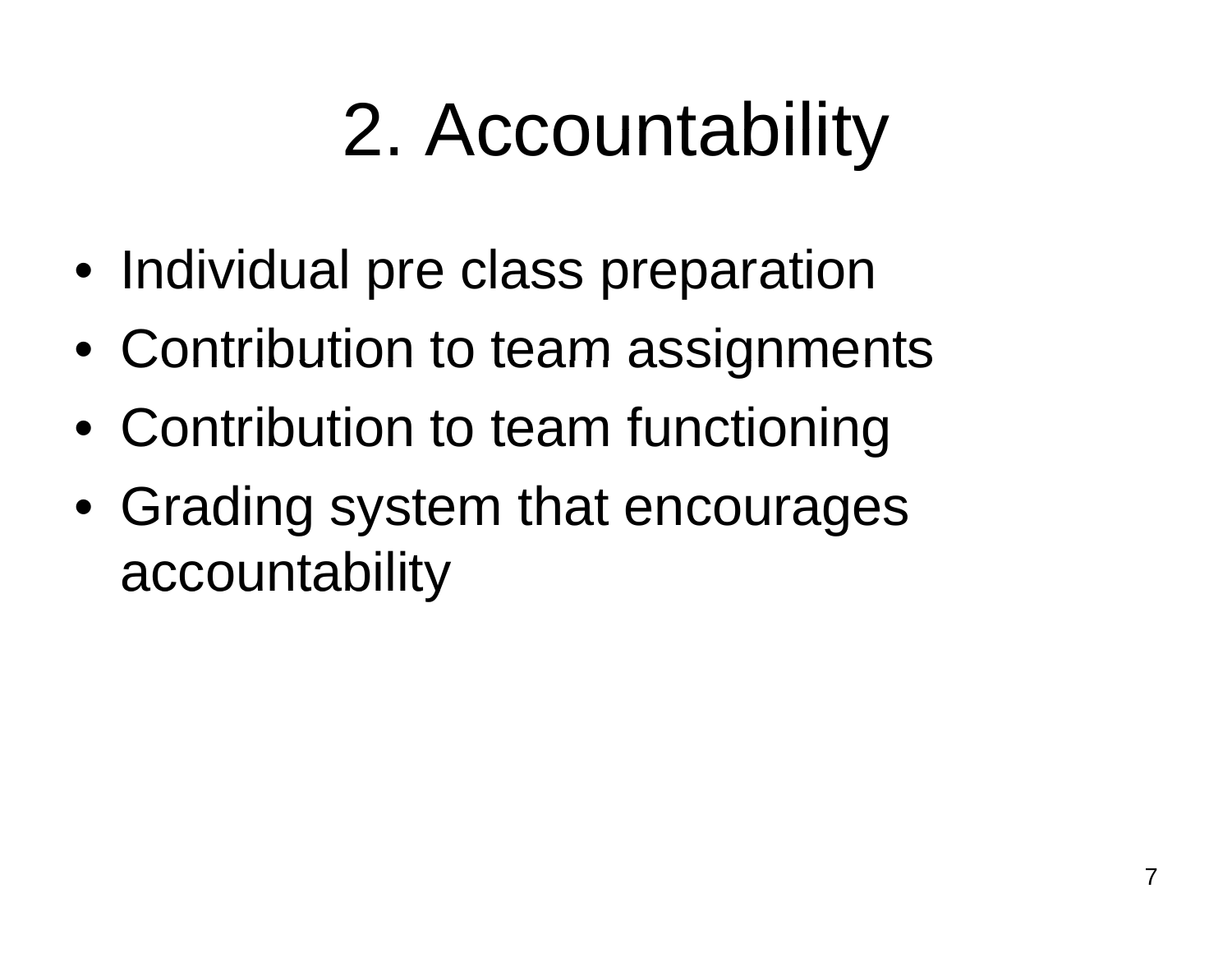### 3. Assignment Quality

- Effective TBL Activities
	- Teams work together to make complex, multifaceted decisions
	- – $-$  Report decisions in a simple format
- Same Problem
- Specific Choice
- Simultaneous Reporting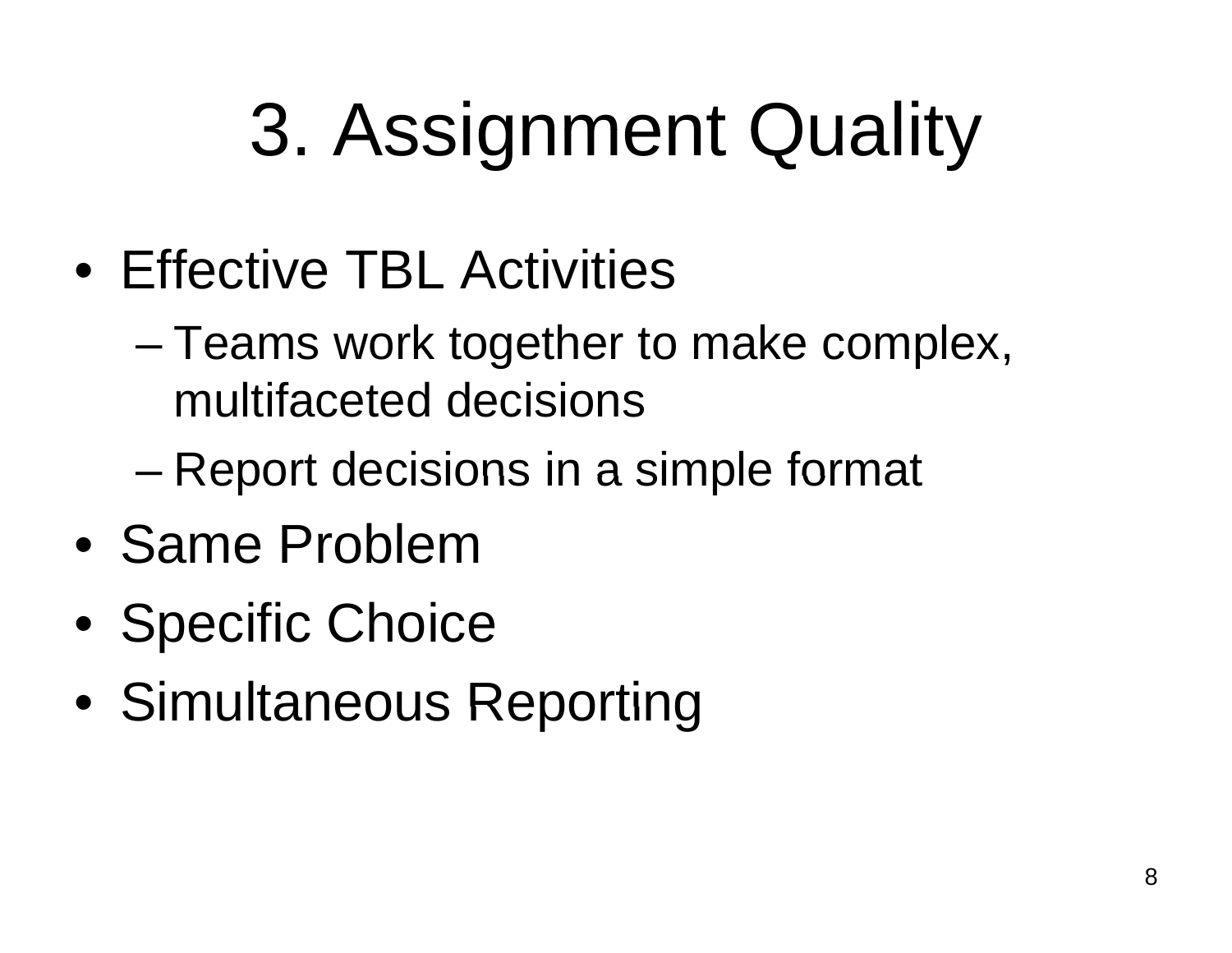### 4. Timely Feedback

- Readiness Assessment Process (RAP)
	- Individual Readiness Assessment Test (IRAT)
	- –Team Readiness Assessment Test (TRAT)
	- –– Appeals process (one week turn around)
	- Instructor feedback
- Intra-Team discussion
- Inter-Team discussion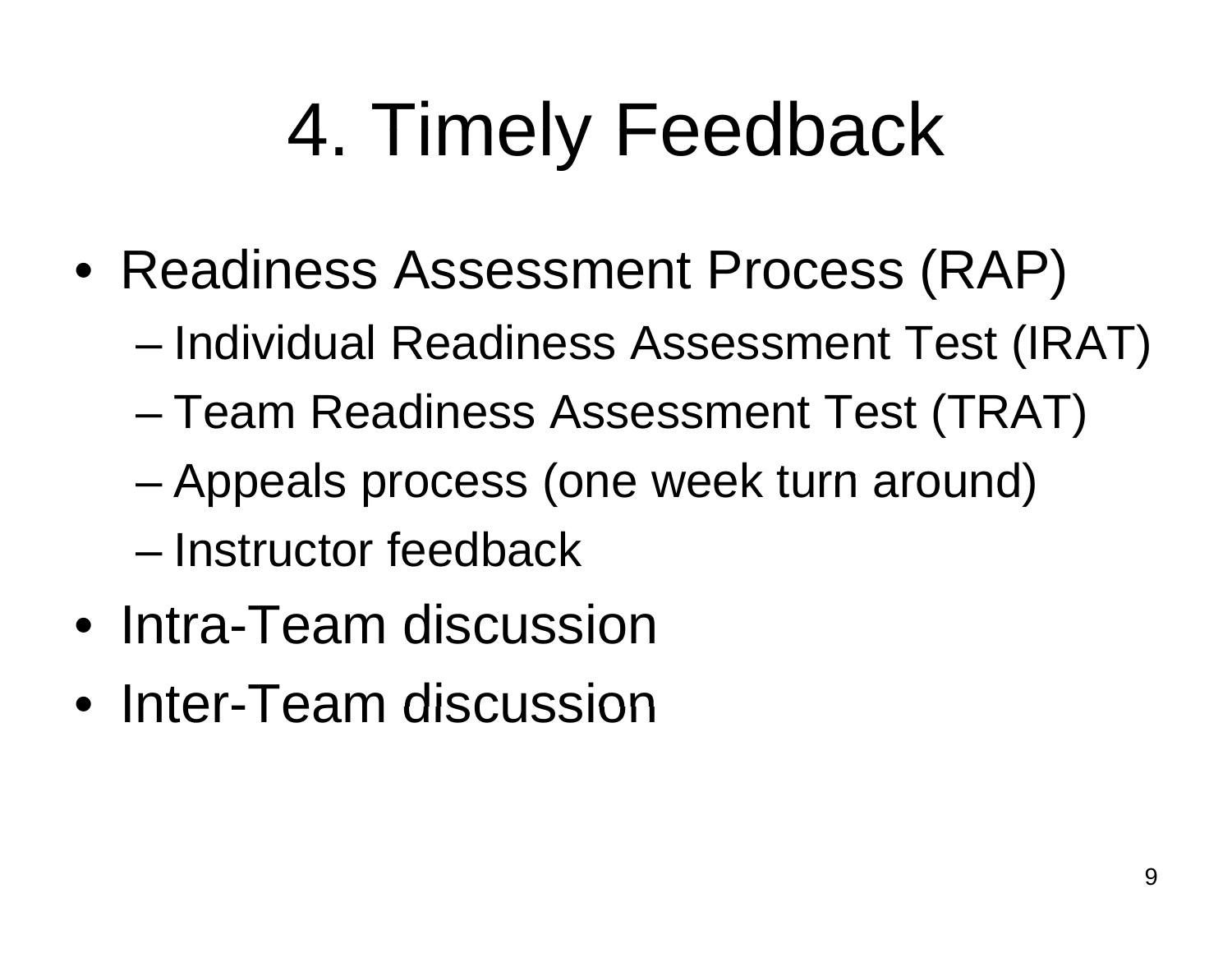#### 3 Step Instructional Sequence



#### **Readings Readiness AssuranceApplication Exercises**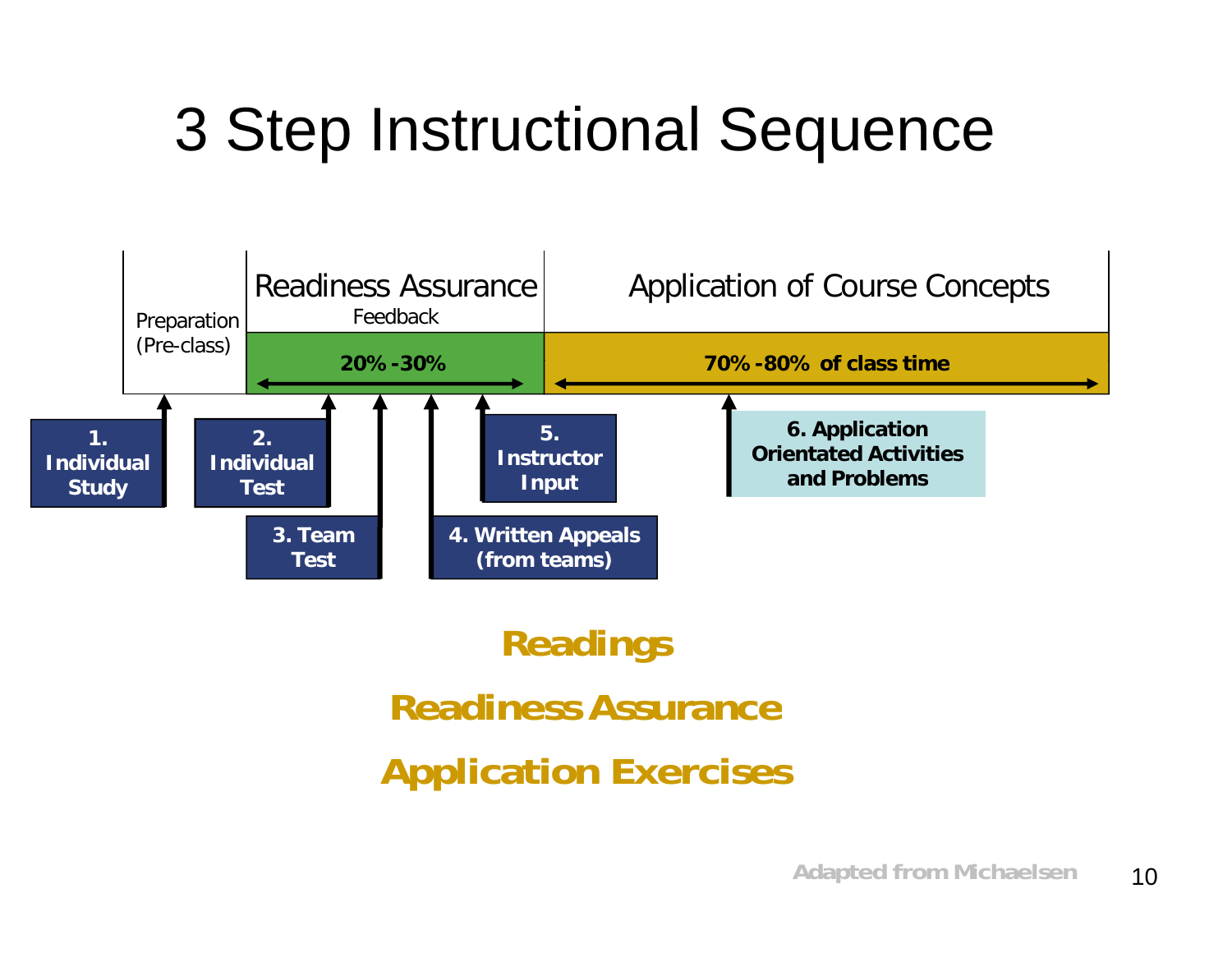#### 4 Step Instructional Sequence

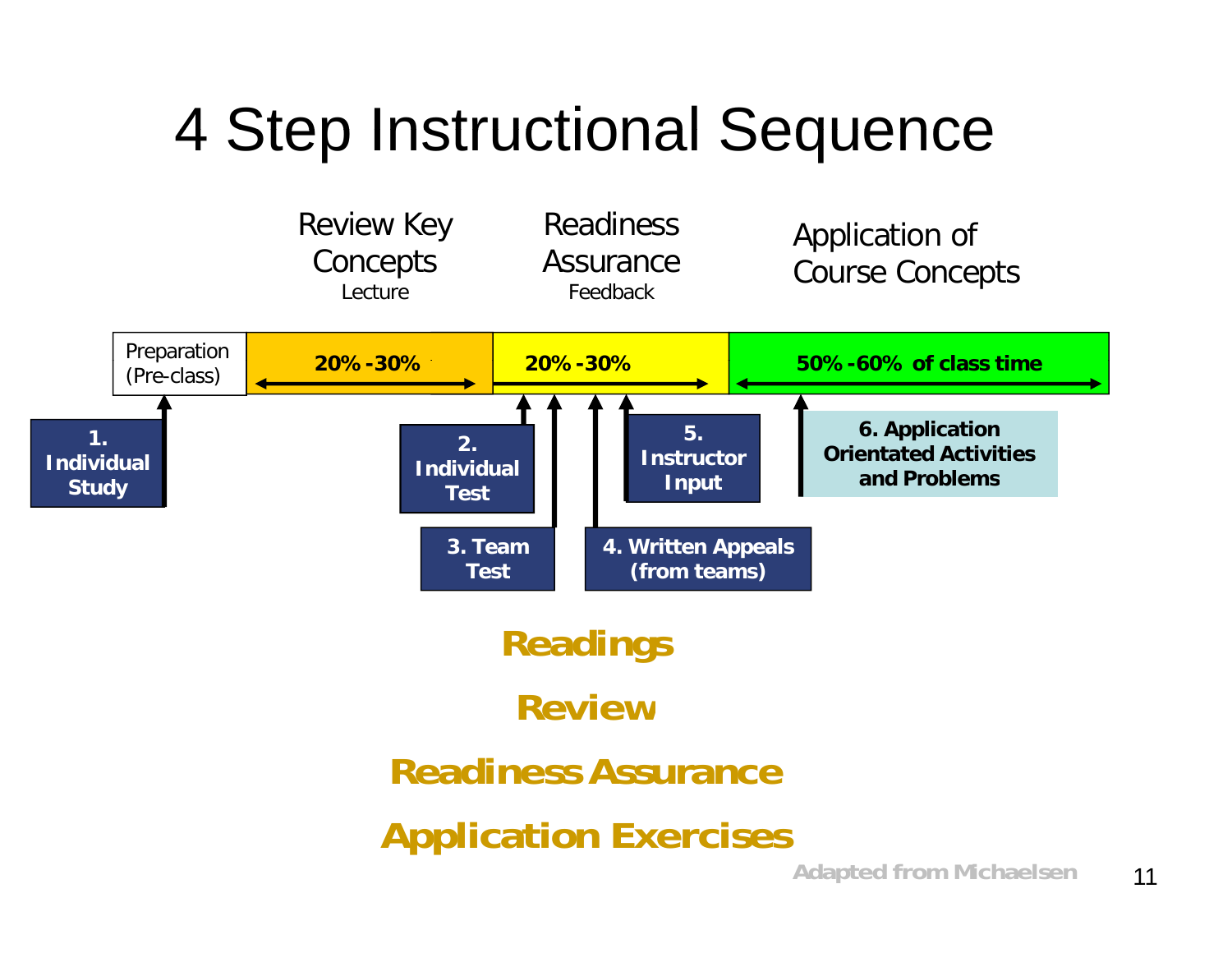### *Readiness Assurance Process*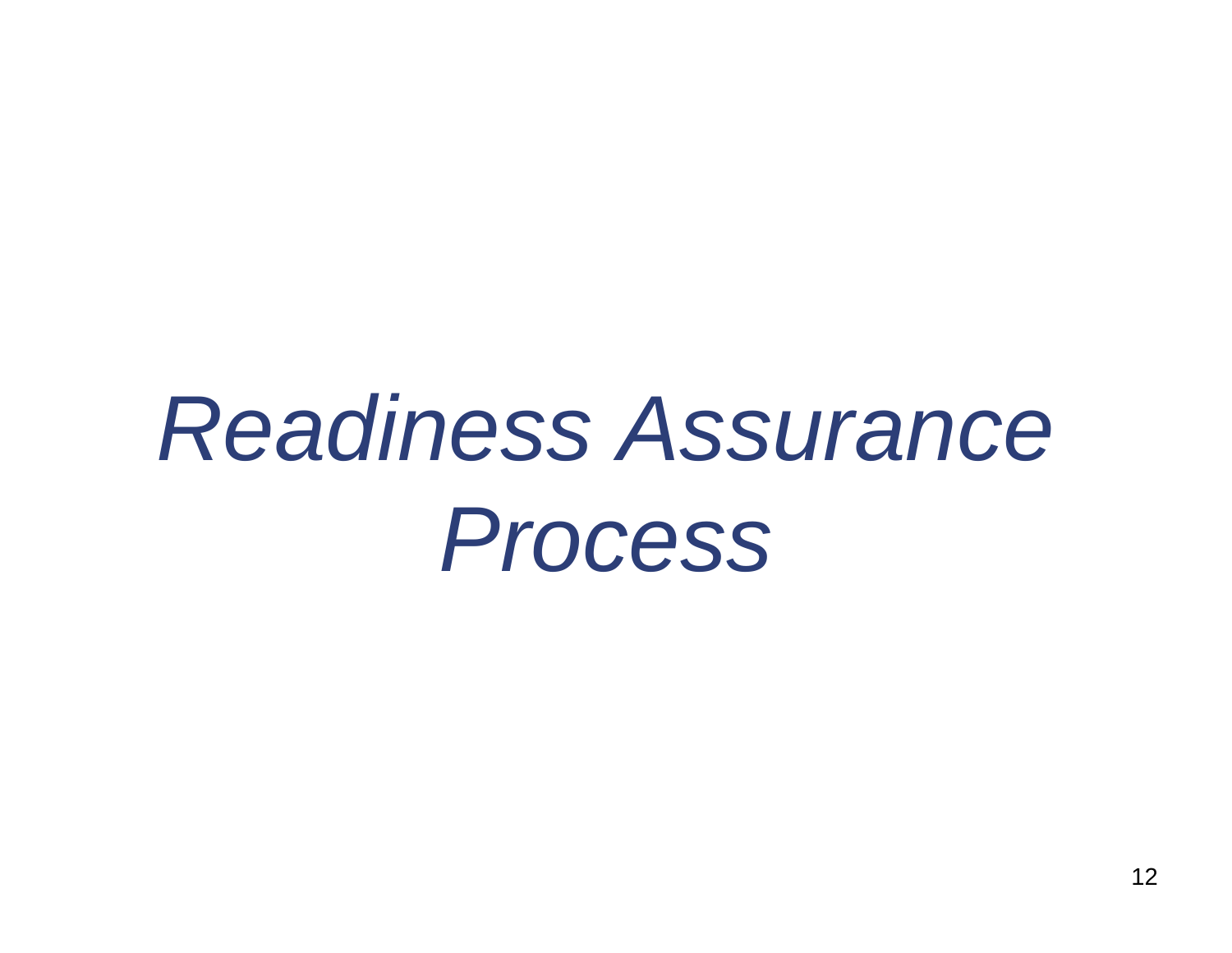#### **Individual TestABF-10-ID-100A STUDENTS** TO AS ENTERED TO **INSTRUCTORS "EXAMPLE! KEY MARKING INSTRUCTIONS** · MAKE DARK MARKS Mail mas the car dn Asy TRUCTIONS<br>
Thinks compatible of the state of the compatible<br>
modes and the state of the state of the state of the state of the state of the state of<br>
more streamed will print the state of<br>
Financial **KEY: \* ERASE COMPLETELY TO CHANGE** VERREY-**NAME** MAKE NO STRAY MARKS **SUBJECT** RESCORE: Processes a previously board Jest<br>Automatically prints a previously board Jest<br>Automatically prints conservations 僧 DATE **ADVANTAGE - E27130 RR 0501 75853 U.S. PARK No. 6.078 RR 0606**<br>APPERSON PRINT MANAGEMENT SERVICES (800) 827-9213 PERIOD 5) 543 483 675 695 695<br>52 43 683 776 695 695<br>52 43 683 776 ನೇಡು ಇತ್ತಿದೆ ಇರು ಚಿತ್ರ<br>ಟಿ ಡಿ ಇಂ ಡಿ ಇಂ ಡಿ ಇಟ ನು ಸಿದಿ ಮಾಡಿದ್ದಾರೆ.<br>ಸಿಲ್ಲಿ ಮಾಡಿದ್ದಾರೆ.<br>ಸಿಲ್ಲಿ ಸ್ಟ್ರಾಮ್ ಡೀಸು ಪ್ರಾಂಪ್ ರಾಡು<br>55 ಸುಡಿ ಪ್ರಾಂಪ್ ರಾಡು ಕಿಕ ಸುದ್ದಿ ಇದು ಇದು ಇಂತಿ<br>ಕಾರ್ಯ ಪಕ್ಷಾ ಇದು ಪರಿಸಿ ಇತ್ತು ಡಿಯ ಪುರ್ಯಲ್ ಮಾಡ್ತು<br>ಕೌರ್ಯಿ ಪುರ್ಯಲ್ ಮಾಡ್ತು 37 CA3 CB3 CD3 CD3 CB3<br>58 CA3 CB3 CD3 CD3 CB3<br>58 CA3 CB3 cC 38 CA3 CB3 CD3 CB3<br>39 CA3 CB3 CD3 CB3<br>39 CA3 CB3 CO 39 EA 3 EB3 EC3 ED3 EA<br>50 EA 3 EB3 EC3 ED3 EA<br>50 EA 3 EB3 CO3 EC3 ನಿಂದು ಮಾದ್ರ ರಾಮಾಡ<br>ನಿಂದು ರಾಮಾಡುವುದು<br>ನಿಂದು ಸ್ಟ್ರಾಂಡಿ external control design<br>En control de control<br>En control de control de control ಹೆಯ ಕಾಣ ಅಶ್ವ<br>ಹೆಯ ಕಾಣ ಮಾಡು<br>ಹೆಯಿ ಆಗ 66 ಯ ಇತ್ತಿದ್ದಾರೆ.<br>67 ಯ ಇತ್ತಿದ್ದು ಪೊಂದಿ<br>67 ಯ ಇತ್ತಿ ಕ್ಷ್ಮಿ ಸ್ನಾಮಿ ಸ್ನೇಹಿತ ಸ್ವಾಮಿ<br>ಕ್ಷ್ಮಿ ಸ್ನೇಹಿತ ಸ್ವಾಮಿ ಸ್ವಾಮಿ ಸ್ವಾಮಿ<br>ಕ್ಷ್ಮಿ ಸ್ನೇಹಿತ ಸ್ವಾಮಿ ಸ್ವಾಮಿ ಸ್ವಾಮಿ 98 ರಷಿ ಇತ್ತಿದೆ. ಇದು ಪರಿಸ್ಥಾನ<br>99 ರಷಿ ಇತ್ತು ಪ್ರಧಾ ಪ್ರಶ ತಿಳಿತು ಮಾತ್ರದ ರಾಜ್ಯ<br>ಪ್ರತಿಭಾಷ್ಟಾ ಮಾತ್ರ<br>ಪ್ರತಿಭಾಷ್ ಗಳು ಪ್ರಾಸ್ತುವ ಪ್ರಾಸ್ತ<br>ಸಭಾವಾಸ್ತುವ ಪ್ರಾಸ್ತುವ ಪ್ರಾಸ 71 543 583 503 503 585<br>72 543 585 503 503 585 ನೀಡಿ ಇನ್ ಇಂ ಕೂ ಚಿತ್ರ<br>ಸಿ ಇಂ ಇಂ ಕೂ ಚಿತ್ರ<br>ಸಿ ಇಂ ಇಂ ಎಂ ಕೂ ಗಳಲ್ಲಿ ಮತ್ತು ಮತ್ತು ಮತ್ತು ಸ್ವ<br>ಸ್ವತ್ತು ಮತ್ತು ಮತ್ತು ಮತ್ತು ಸ್ವತ್ತು<br>ಸ್ವತ್ತು ಮತ್ತು ಮತ್ತು ಮತ್ತು ಮತ್ತು ಸ್ವತ್ತು  $\begin{array}{l} \mathcal{H}(\mathbb{A}_2) \xrightarrow{\mathbb{B}_2} \mathcal{L}(\mathbb{C}_2) \xrightarrow{\mathbb{C}_3} \mathcal{L}(\mathbb{C}_3) \\ \mathcal{H}(\mathbb{A}_2) \xrightarrow{\mathbb{C}_3} \mathcal{L}(\mathbb{C}_3) \xrightarrow{\mathbb{C}_4} \mathcal{L}(\mathbb{C}_3) \end{array}$  $77$  cAs the CG cDs cEs<br> $78$  cAs the CG cOs cEs 78 CA3 CB3 CD3 CB3<br>78 CA3 CB3 CD3 CB3<br>78 CA3 CB3 CD3 CB3 ಕಿಲಿಯು ಪೂರ್ವ ಬಿಡಿ ಪೂರ್ವ<br>ಕೆಲಿಯೊ ಪೂರ್ವೊಬಿ<br>ಕೆಲಿಯೊ ಪೂರ್ವ 463 VERRY EVE RESCORE ERED EC 2 ED<sub>2</sub>  $\frac{D}{Q}$ 83 EA2 ਪੀਸ਼ ਦਾ ਹੋਰ ਵਿਸ਼<br>ਬੀਮ ਨਹੇ ਹੋਰ ਵਿਸ਼ ್ಲಿ ಎಂದು ಸ್ಟಾಂ<br>ಆರ್ಥಿ ಪ್ರಾಸ್ತಾರ  $\frac{12}{3}$  table  $\frac{12}{3}$  and  $\frac{12}{3}$  and  $\frac{12}{3}$  and  $\frac{12}{3}$  and  $\frac{12}{3}$  and  $\frac{12}{3}$  $\begin{array}{l} \mathcal{M} \text{ cA} \text{, } \text{ cB} \text{, } \text{ cC} \text{, } \text{ cD} \text{, } \text{ cE} \text{,} \\ \mathcal{M} \text{ cA} \text{, } \text{ cB} \text{, } \text{ cC} \text{, } \text{ cD} \text{, } \text{ cE} \text{,} \\ \mathcal{B} \text{ cA} \text{, } \text{ cB} \text{, } \text{ cB} \text{, } \text{ cE} \text{,} \end{array}$ ಗೆ ಸ್ಪೂರ್ಯ ಸ್ಪಾಂಗ್ ಮಾ ಸಕ್ತ<br>ಸಿ ಸ್ಪೂರ್ಣ ಸ್ಪೂರ್ಣ ಮಾ ಸಕ್ತ<br>ಸಿ ಸ್ಪೂರ್ಣ او تیم شده می شد.<br>از نفی شده می تیم تاج<br>قادر شده می  $\frac{19}{20}$   $\frac{9}{20}$   $\frac{19}{20}$   $\frac{19}{20}$   $\frac{19}{20}$   $\frac{19}{20}$   $\frac{19}{20}$   $\frac{19}{20}$ 22 c4a c3a c5a c5a c5a<br>23 c4a c5a c5a c5a<br>23 c4a c6a ಖಿಸುದು ಸೇರಿದಂದು.<br>ಸುಧಿ ಪ್ರಾಸ್ತ್ರಾಧಿ ಸಂಸ್ಥೆ ಸೀಸು ದಾರಾ ರಾಜ್<br>ಸೆಗು ದಾರ್ಯ ರಾಜ್<br>ಸೆಗು ಡಾ **REY EKE** ಸಿನ ಸಿನಿ ಪೂರ್ವ ಯಾವು<br>ಸಿನಿಸಿ ಪೂರ್ವ ಯಾವು 38 GA 2 GB GB GB CB<br>27 GA 2 GB GB GB GB<br>27 GA 2 GB GB GB GB 27 ಡಚಿ ಇತ್ತು ಇಲ್ಲಾ ರಾಜಕಾ<br>28 ಜೊ 20 ಮಾಡು<br>28 ಜೊ 20 ಸ್ 28 to 20 cm 32 cm 85<br>28 cm 32 cm 32<br>28 cm 32 cm ಶೀರ್ಷಿ ಮತ್ತು ಸಂಪೂರ್ಣ<br>ಶೀರ್ಷಿ ಮಾತ್ರ ಸಂಪೂರ್ಣ<br>ಶೀರ್ಷಿ ಸಂಪೂರ್ಣ 30 543 553 563 563 563<br>31 543 553 565 563 565<br>31 543 55  $\begin{array}{l} 37.43 \overline{)33.45} \overline{03.45} \overline{04.3} \overline{03.45} \\ 38.43 \overline{03.45} \overline{03.45} \overline{03.45} \\ 32.44 \overline{03.45} \overline{03.45} \end{array}$ 32 cA3 cB3 cC2 cD3 cB3<br>33 cA3 cB3 cC- cD3 cB3<br>33 cA3 cB3 cC- cD3 cB3 EB3  $3$  CA<sub>3</sub>  $-3$ ū, - 9  $10 - A = 6B 4 - 4 - 4$  $252$ E 4.444  $5 - A$  $\bullet$  $7$  tas 'III ŗ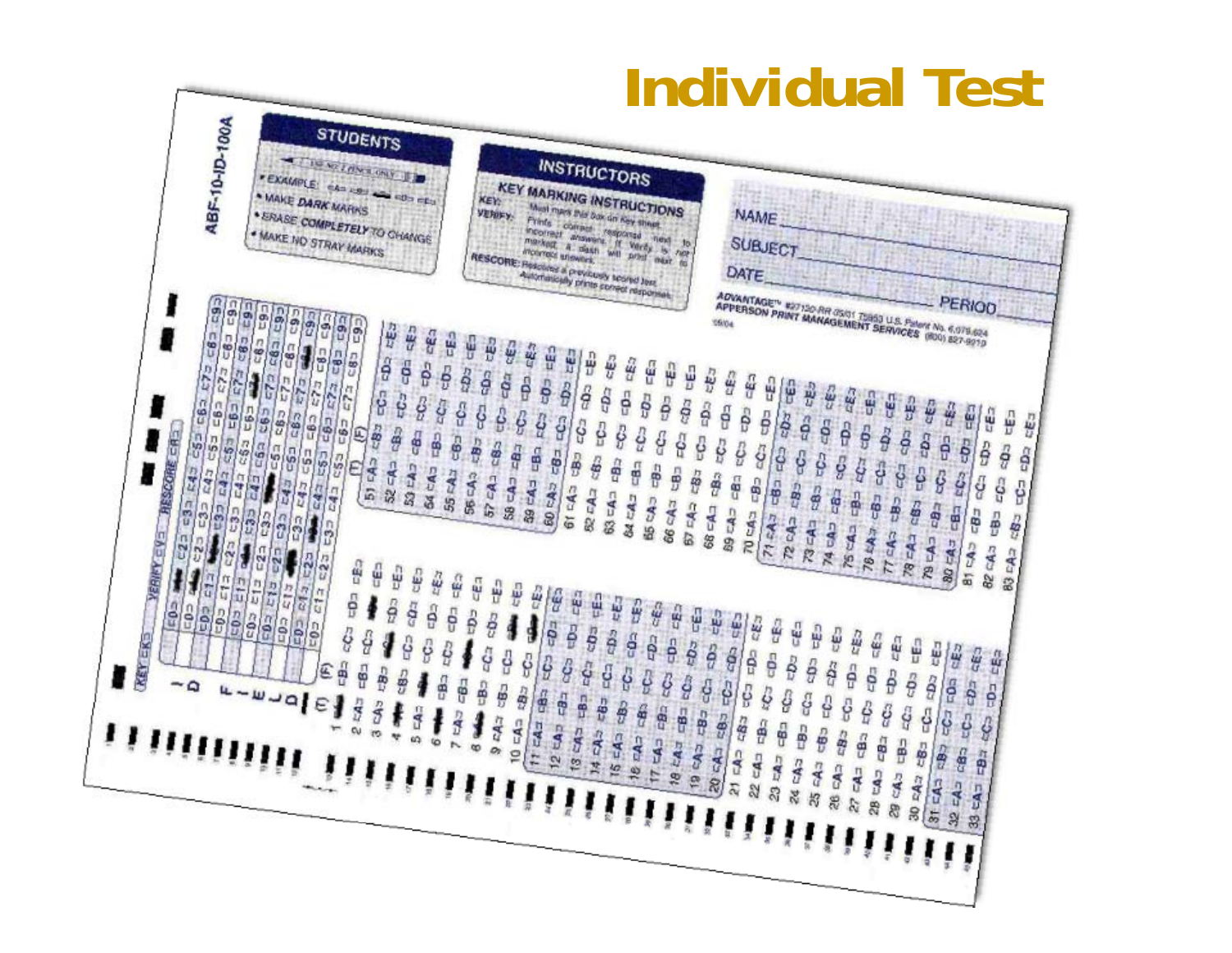#### **Team Test**

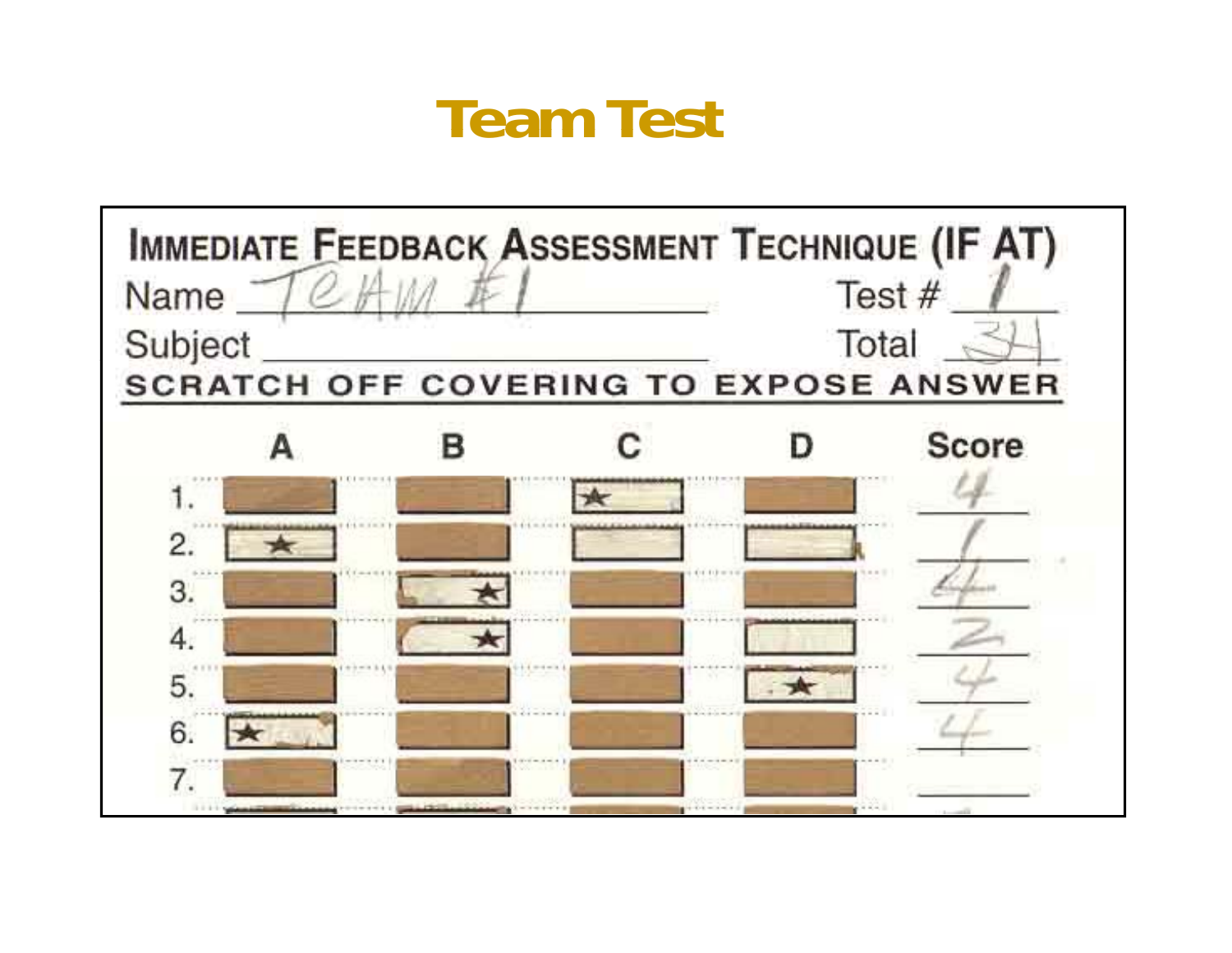### TRAT Scoring

- 10 points for a correct answer
- 6 points for a correct answer on the second choice
- 3 points for a correct answer on the third choice
- 1 points for a correct answer on the fourth choice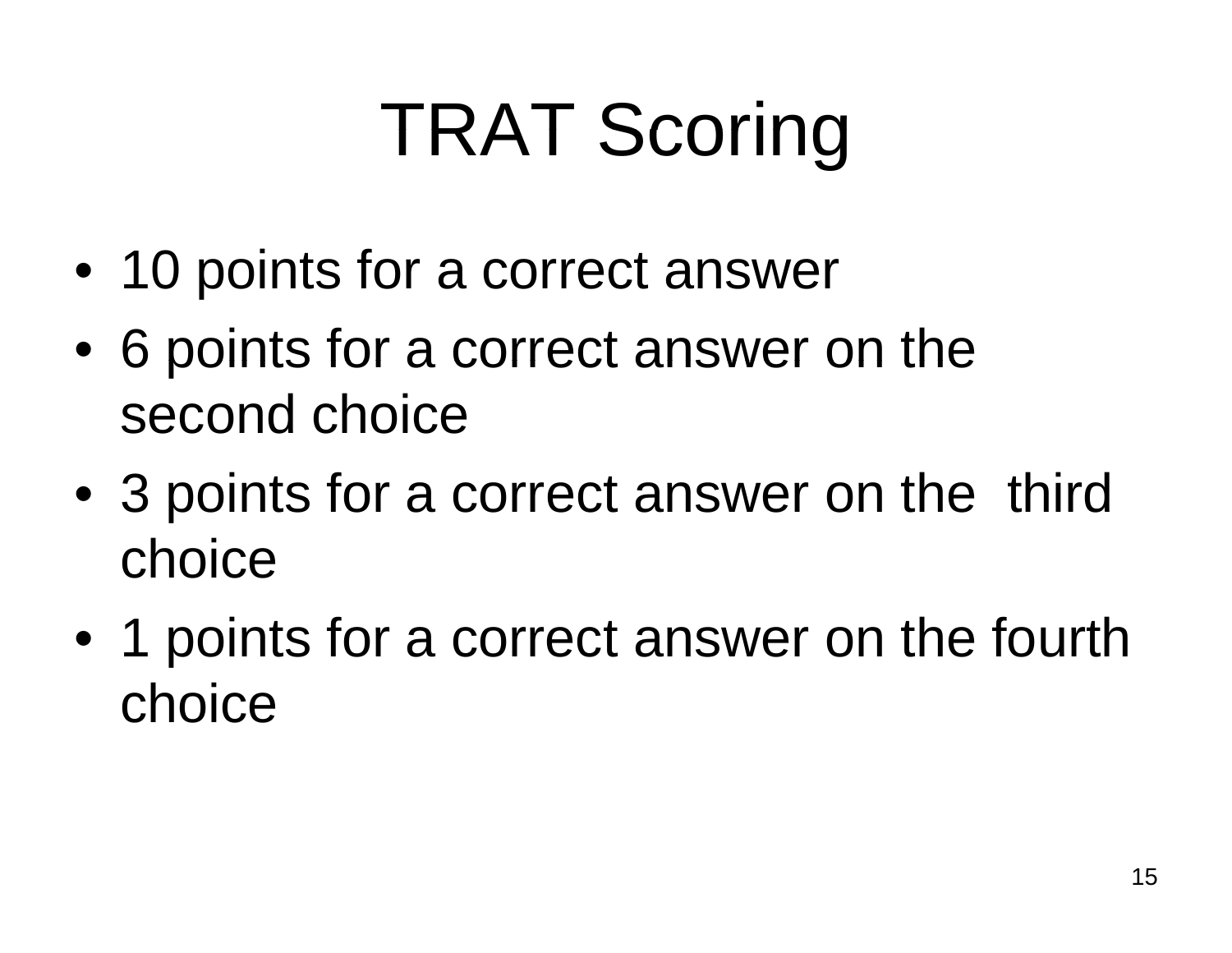#### **Appeals Process**

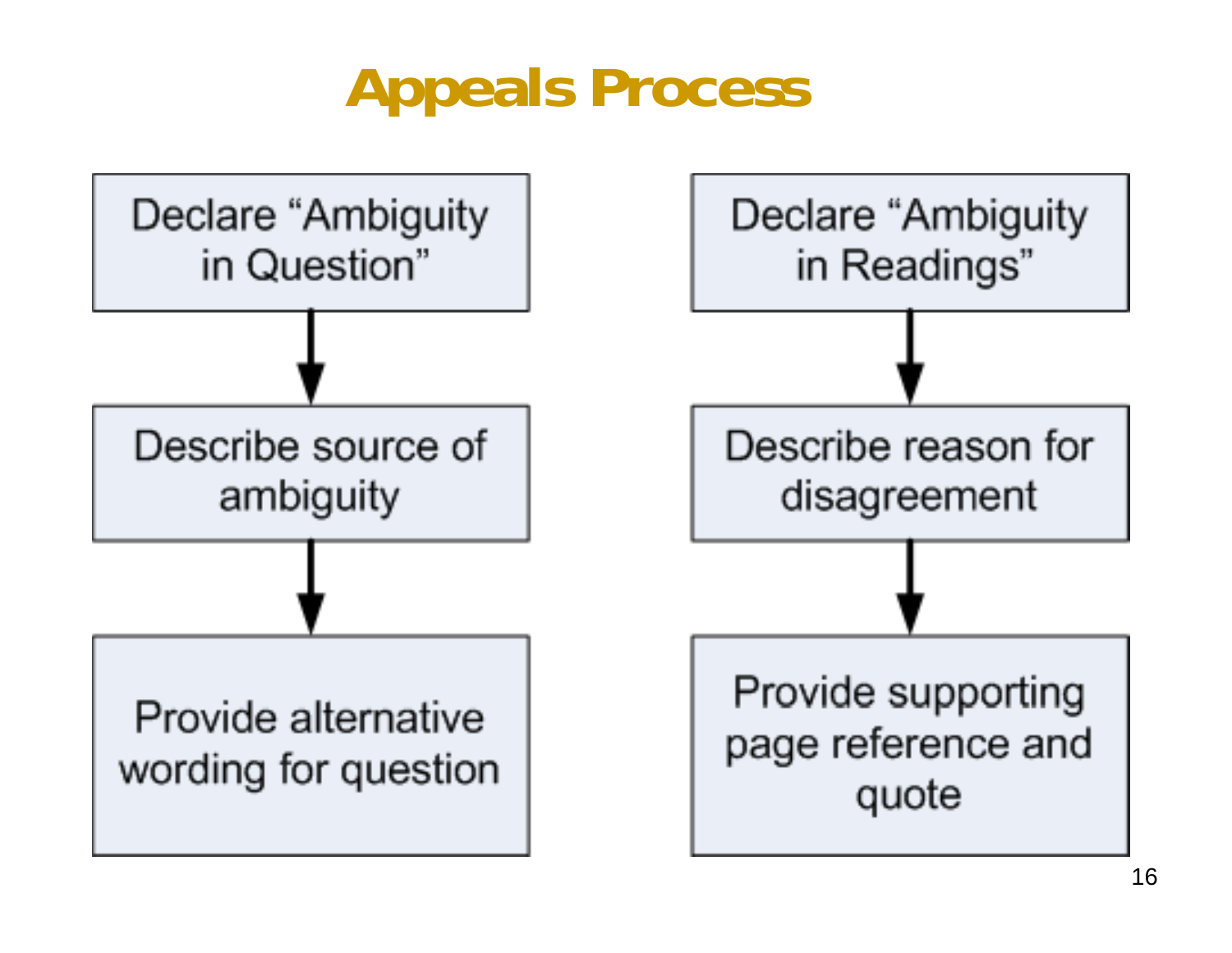#### Activity and Discussion

#### (clarification and reinforcement of key points)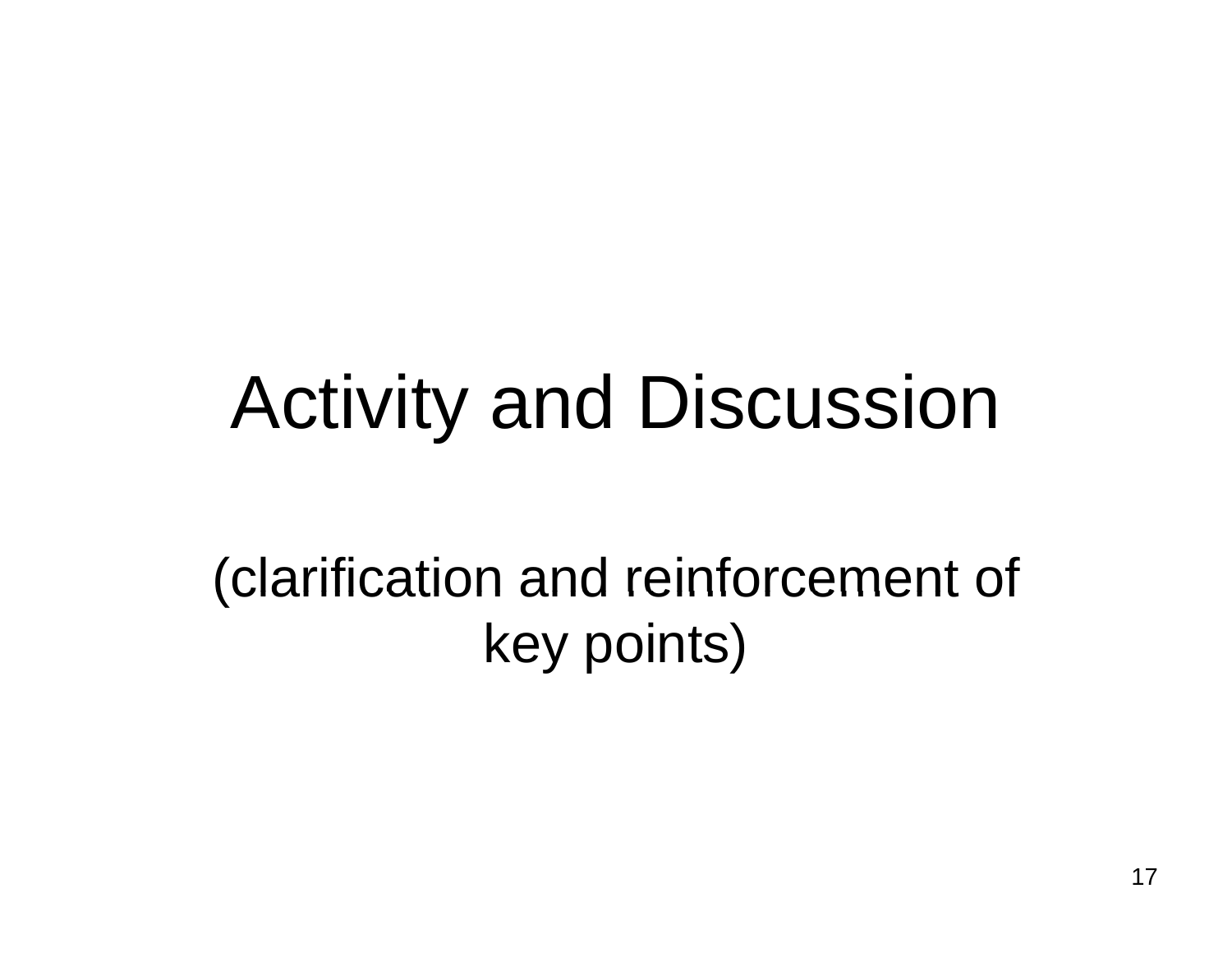At the end of each RAP class, each group must turn in their group folder. All materials must be returned; test questions, individual scantrons and the group IFAT (scratch off). If any item is missing from a group folder, the ENTIRE folder, the ENTIR group will receive ZERO " 0 " points for the day.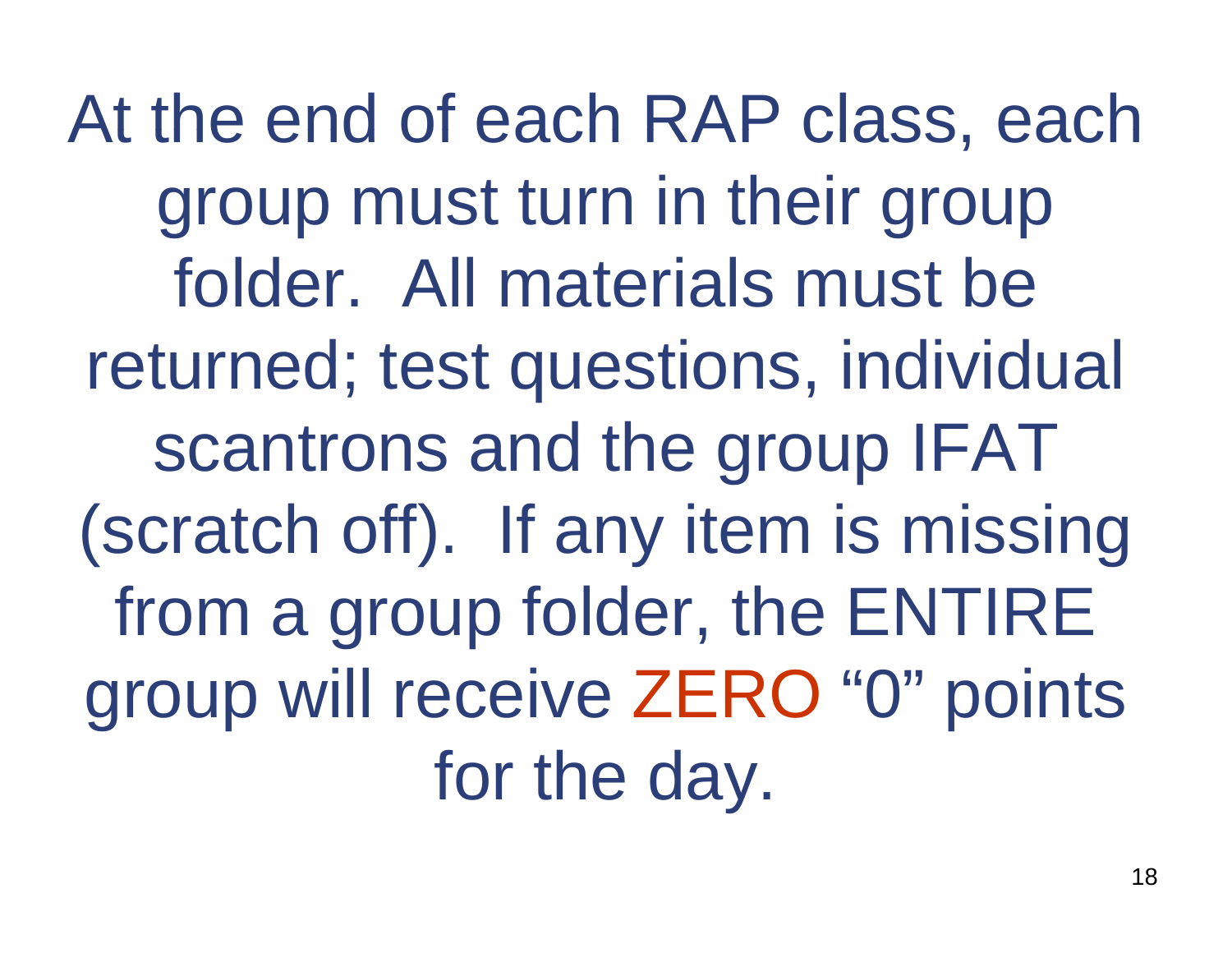### Grade Weights

- Make a List
	- – Four performance measures (IRAT, TRAT, Group Activity, and peer evaluation)
- Make A Choice
	- – Rank order the importance of the four measures
- Make a Specific Choice
	- –– Assign a percent weight (of 100) to each measure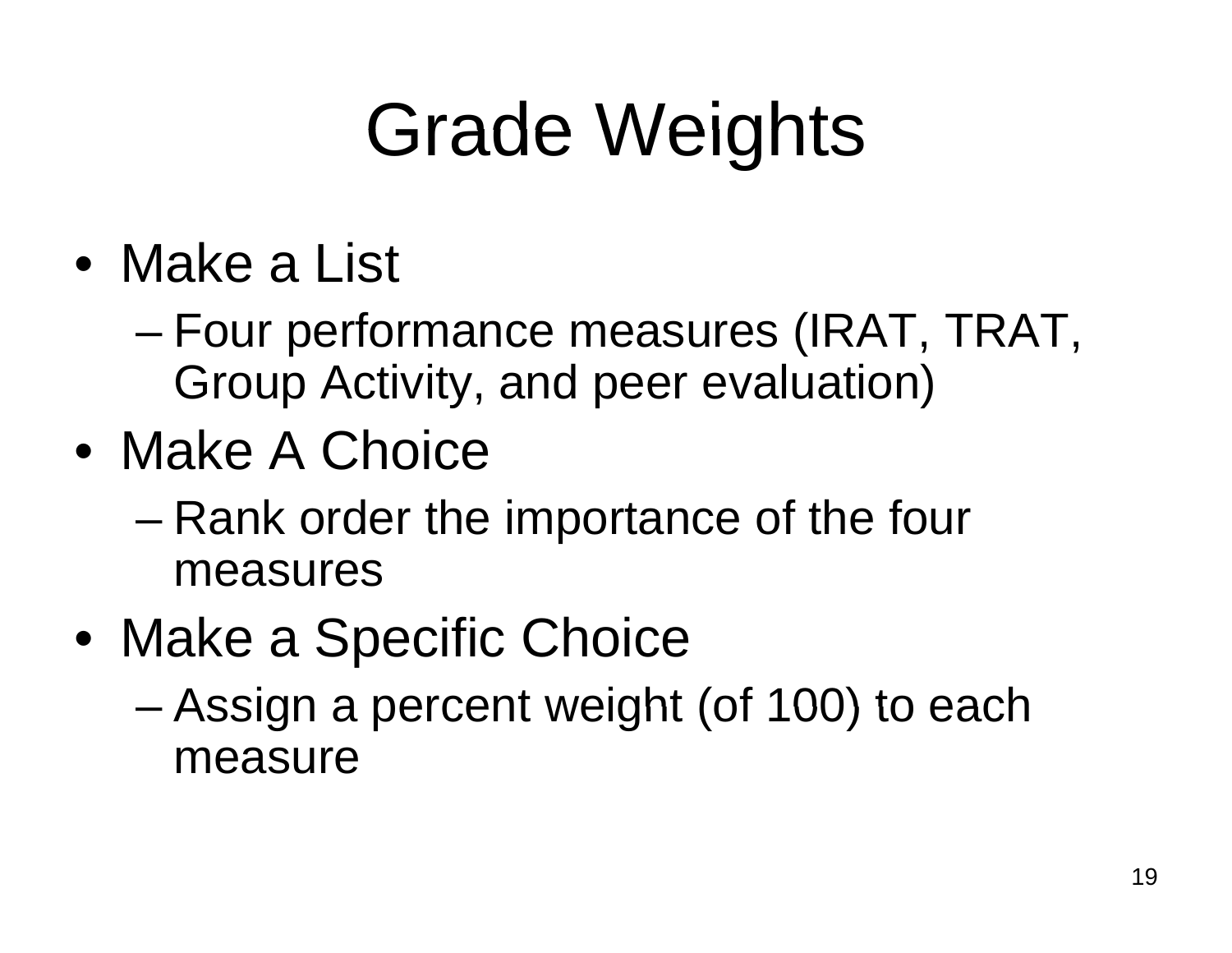#### 4 S's of Successful TBL Exercises



#### Significant Problem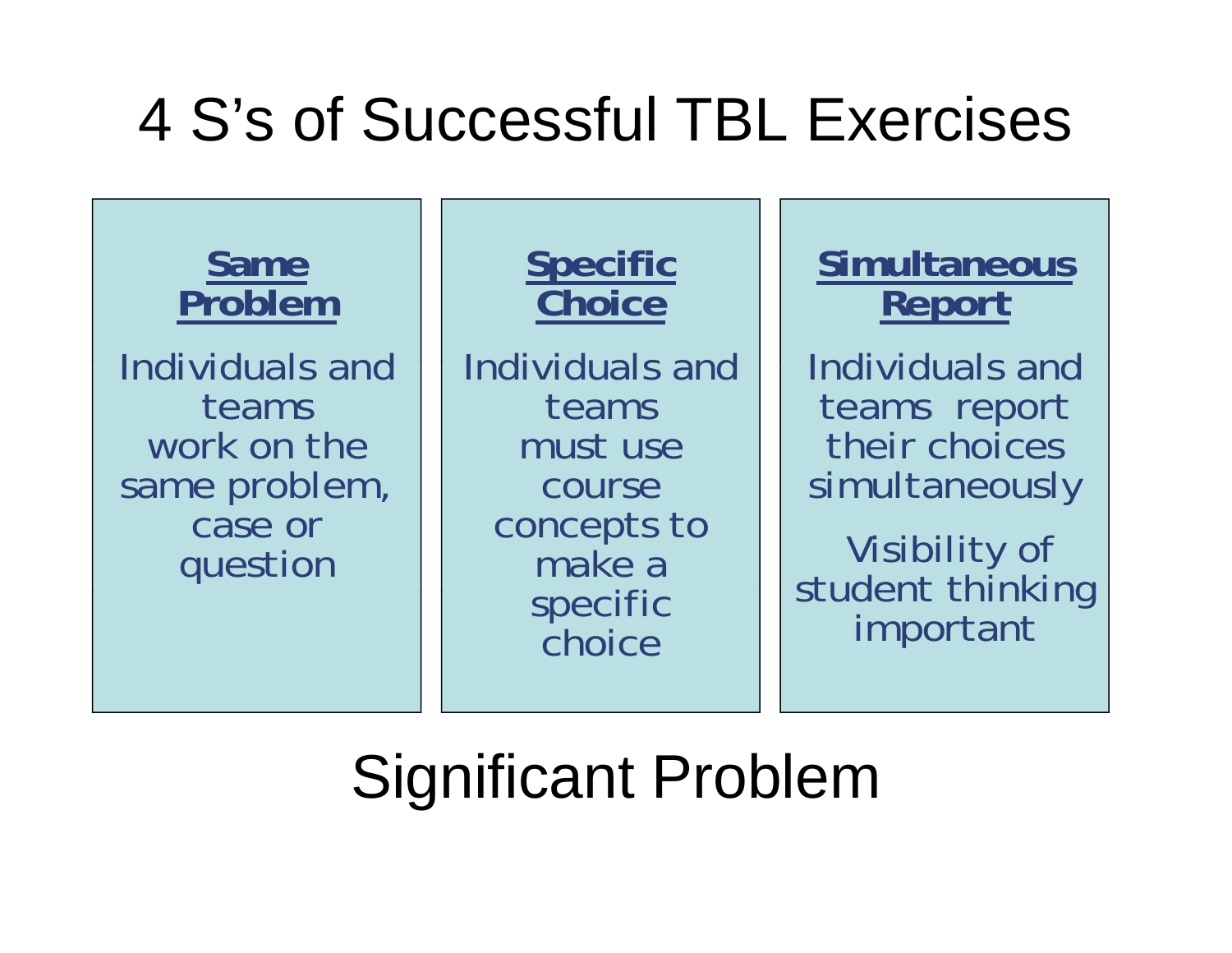# Creating Effective Team Assignments for Team Based Learning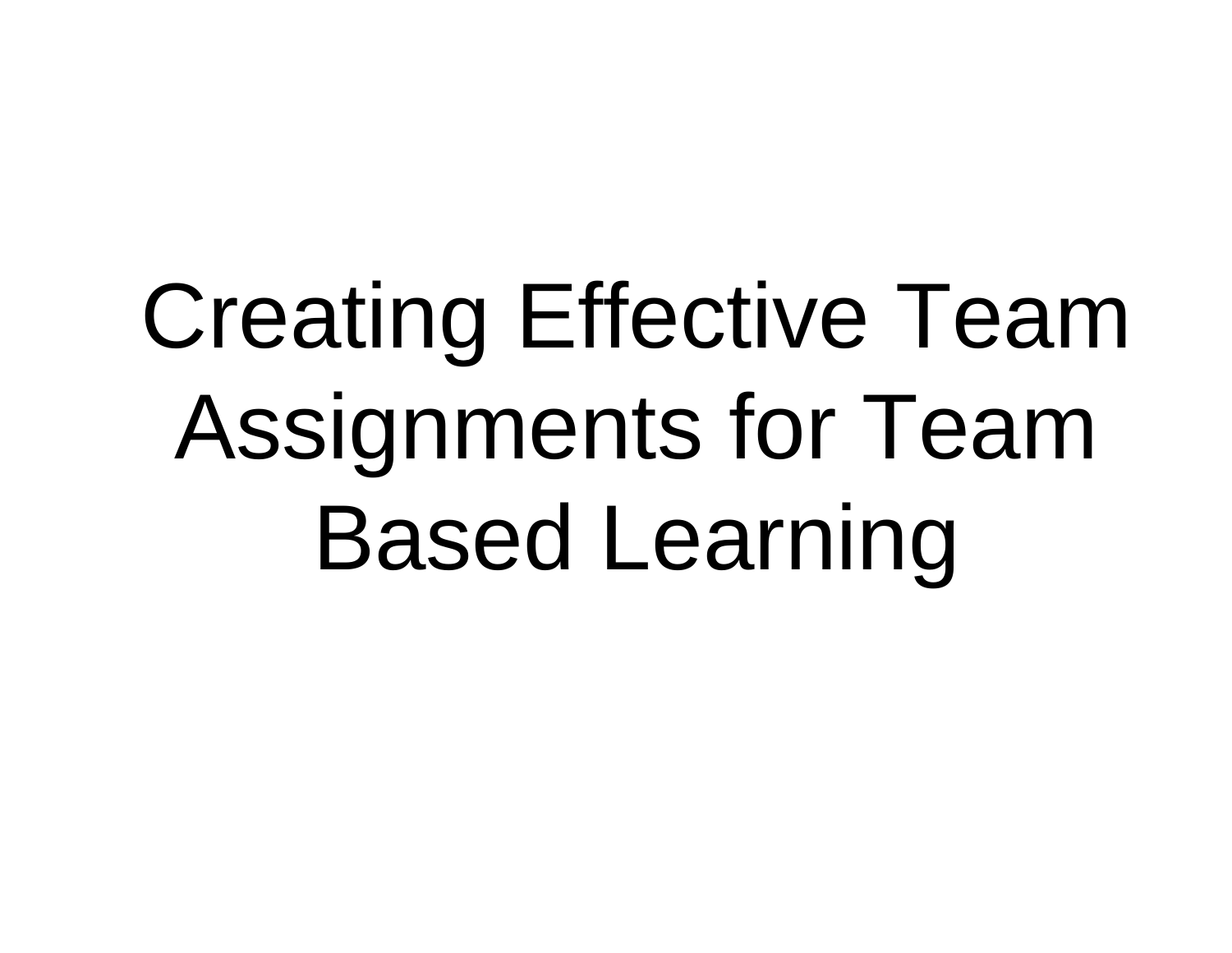Case Analysis (sample activity)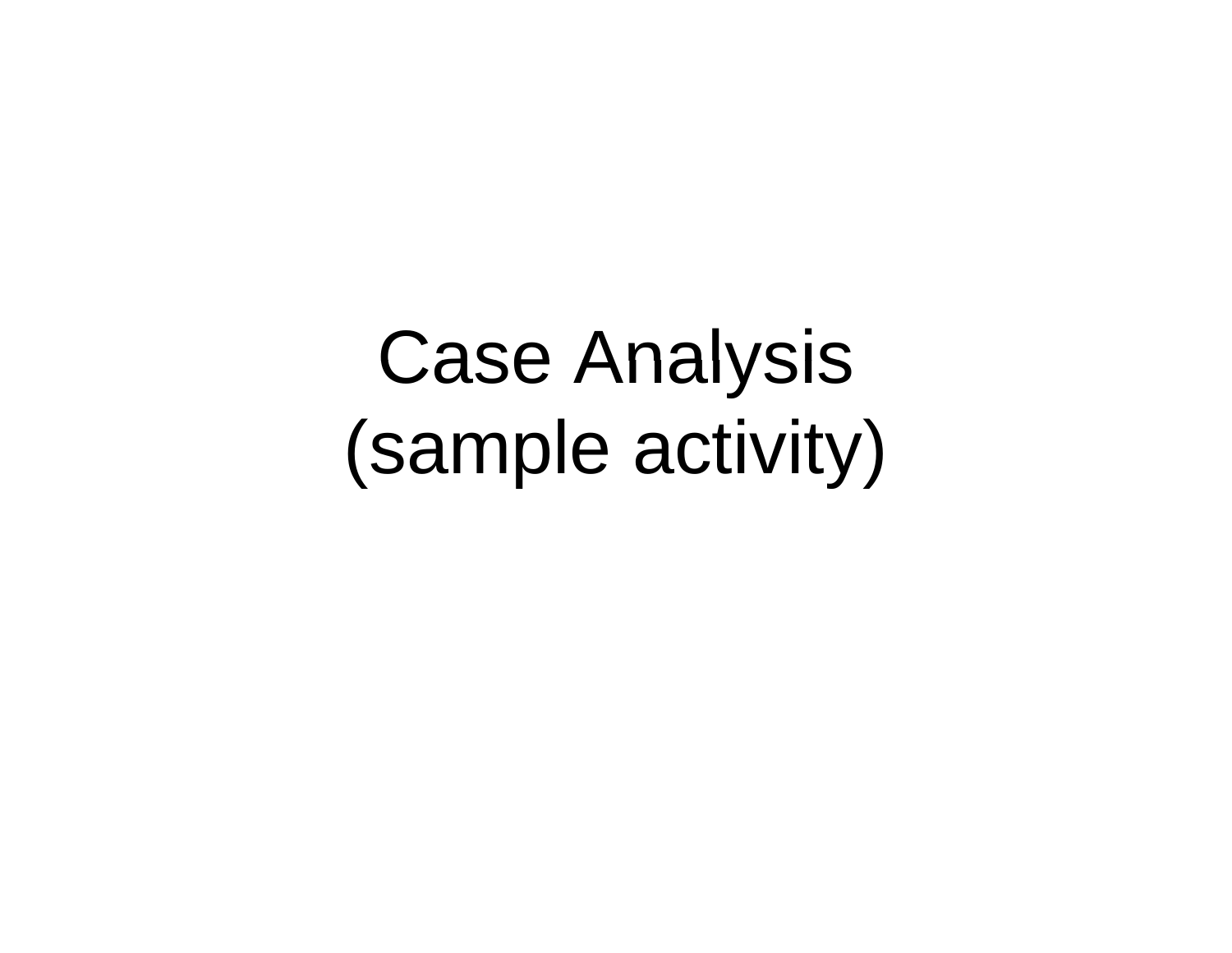### Expelled Nursing Student

- Part One
	- Individual Assi gnment – Identify what you feel is the best action (answer questions).
- Part Two
	- –Team Assignment – come to consensus
- Part Three
	- – $-$  What would your team's recommendation be for the school?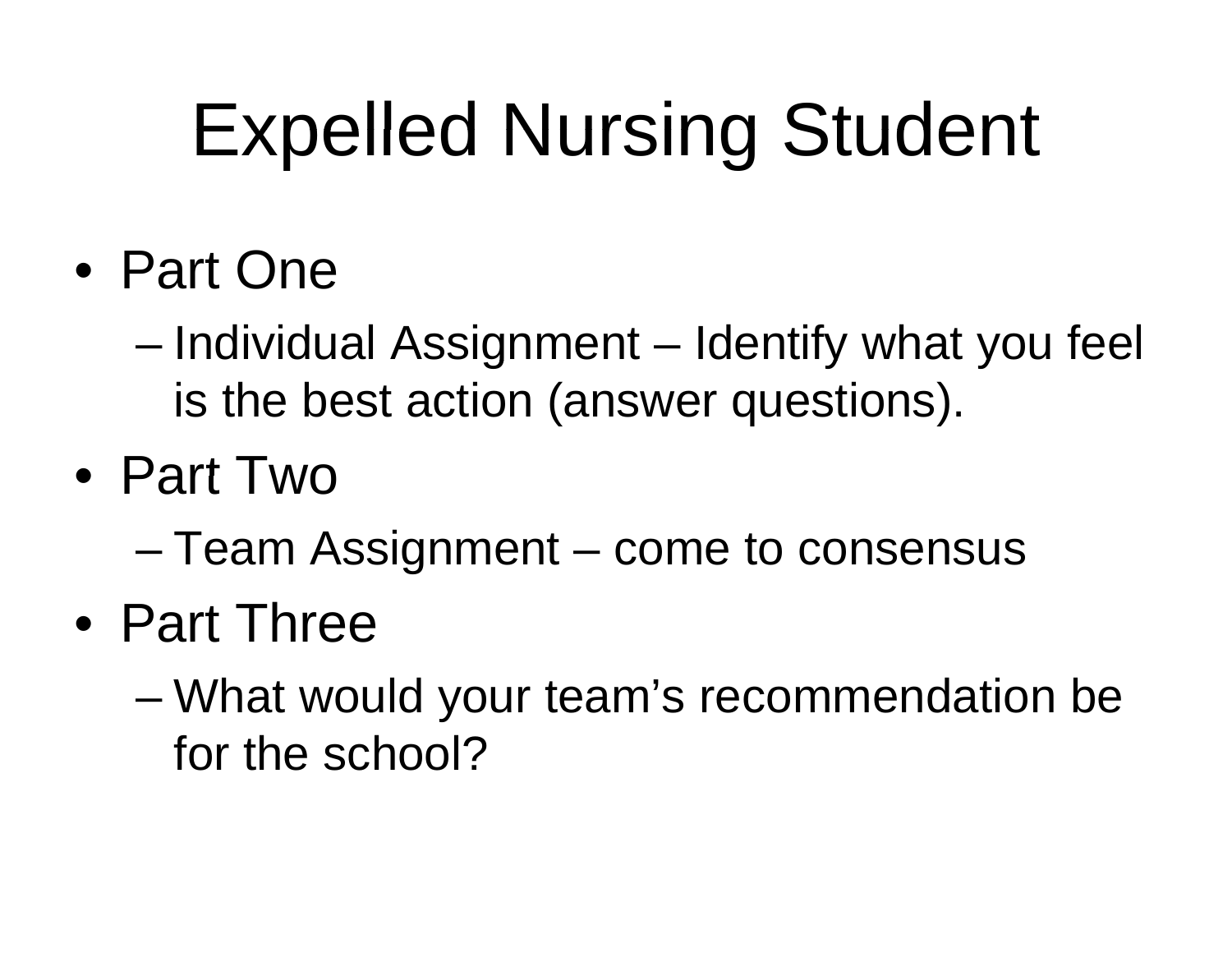#### **CORDS Model for Discussion** Facilitation